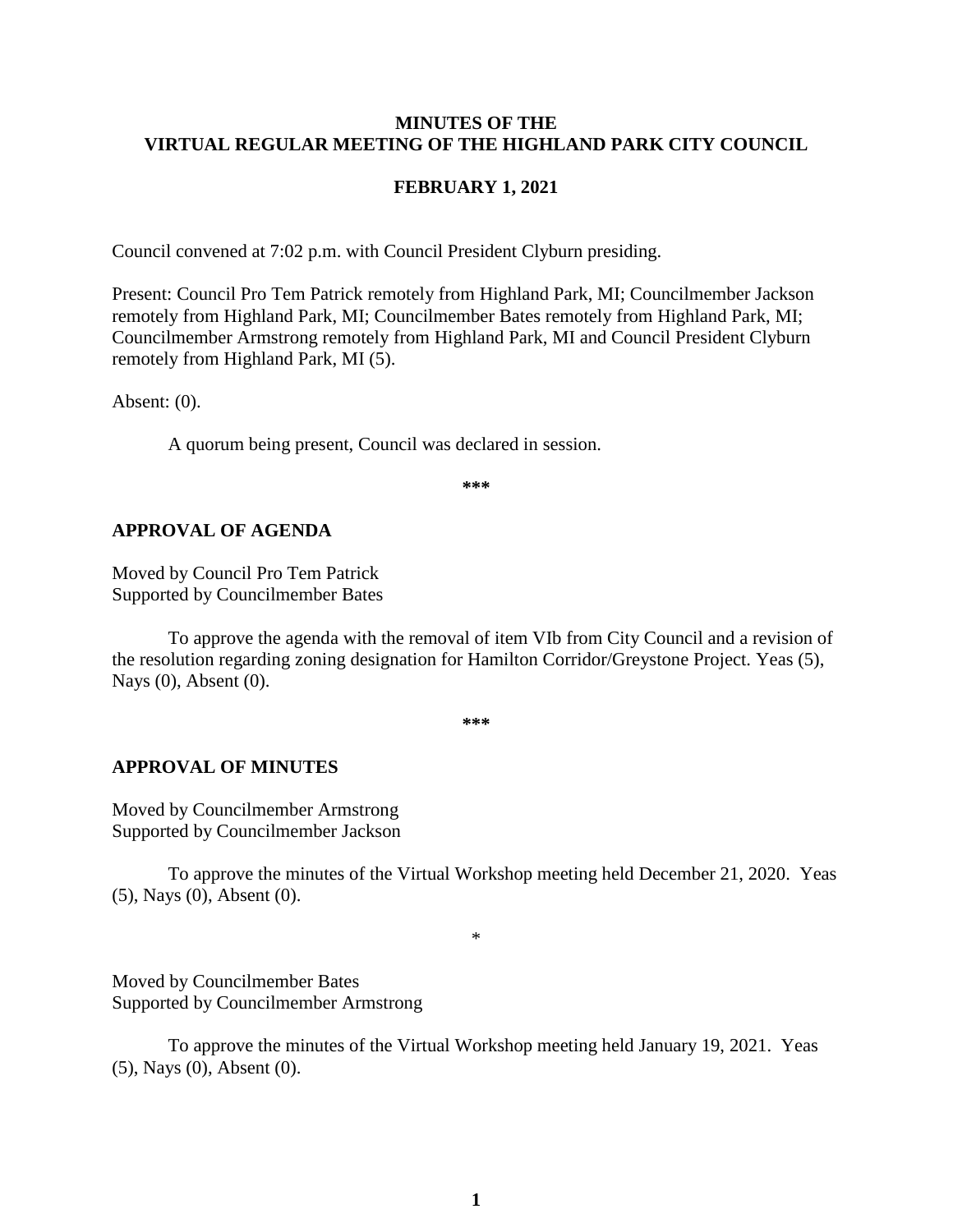Moved by Councilmember Bates Supported by Councilmember Jackson

To approve the minutes of the Virtual Regular meeting held January 19, 2021.Yeas (5), Nays (0), Absent (0).

**\*\*\***

## **CITY ADMINISTRATOR 02-01-21 V**

The following resolution was submitted for approval.

# **RESOLUTION TO APPROVE ENGAGEMENT OF MILLER CANFIELD TO REPRESENT THE CITY IN THE ESTABLISHMENT OF A BROWNFIELD REDEVELOPMENT AUTHORITY**

Moved by Council Pro Tem Patrick Supported by Councilmember Bates

**WHEREAS,** the City of Highland Park seeks to establish a brownfield redevelopment authority; and

**WHEREAS,** the City seeks to hire Miller Canfield to represent the City in connection with the establishments of a Brownfield redevelopment authority, the approval of Brownfield plans by the authority, and the negotiation and drafting of related documents for certain developments within the City; and

**WHEREAS,** Miller Canfield will charge the City at a blended hourly rate of \$295 per hour.

**NOW, THEREFORE, BE IT RESOLVED,** that the City Council approve the engagement of Miller Canfield to represent the City in the establishment of a Brownfield redevelopment authority in accordance with the provisions of the attached engagement letter and Standard Terms of Agreement. Yeas (5), Nays (0), Absent (0).

**\*\*\***

**CITY COUNCIL 02-01-21 VI** 

The following resolution was submitted for approval.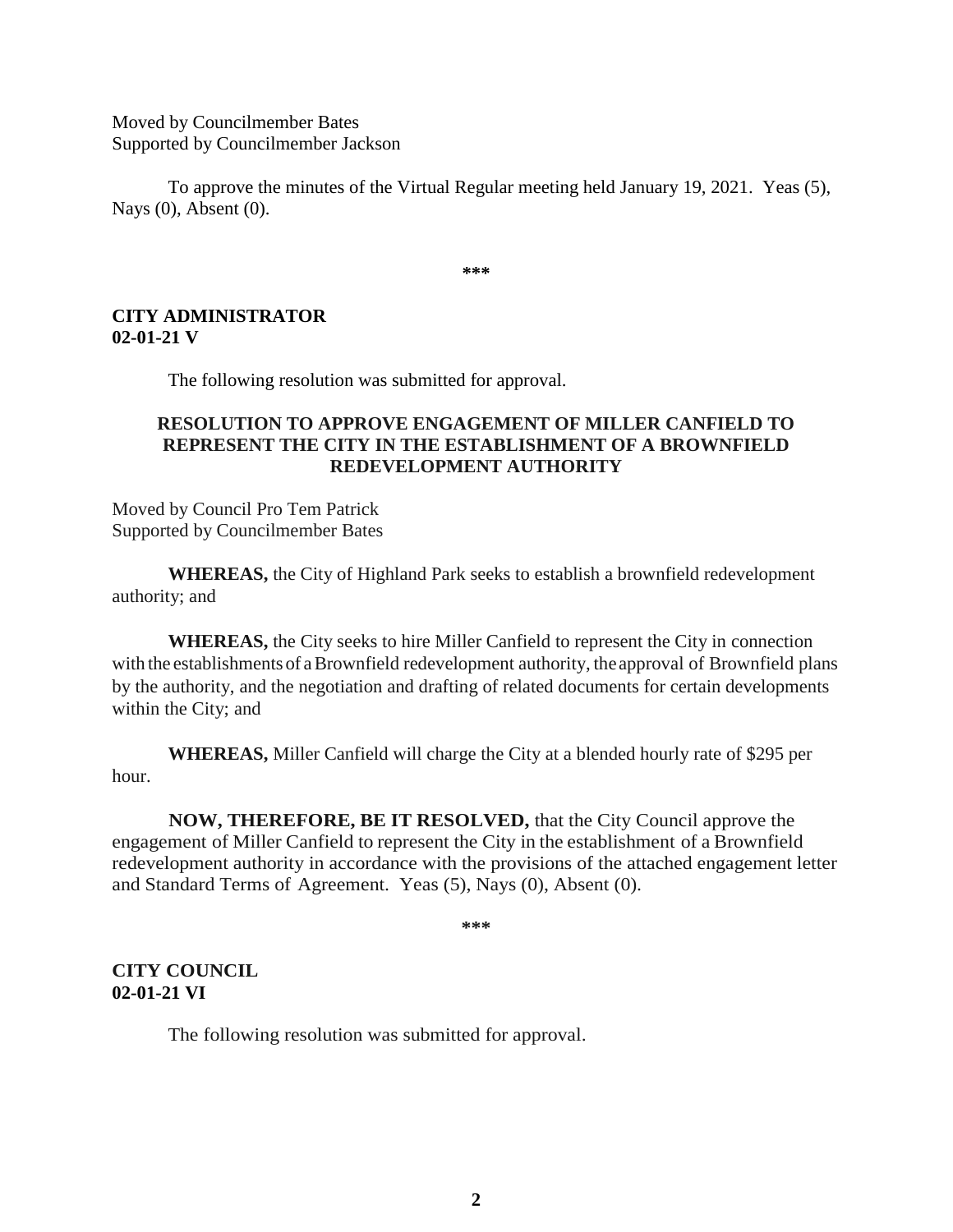# **HIGHLAND PARK CITY COUNCIL RESOLUTION EXECUTING THE CITY CHARTER MANDATE FROM CHAPTER 4: OFFICERS; SECTION 4-13 TO HOLD A SPECIAL ELECTION FOR THE DISTRICT 1 CITY COUNCIL SEAT ON TUESDAY, AUGUST 3, 2021**

Moved by Council Pro Tem Patrick Supported by Councilmember Armstrong

**WHEREAS,** the Highland Park City Charter governs, guides and mandates the City government of the City of Highland Park, **and**

**WHEREAS,** unfortunately, the Highland Park City Council lost one of its Elected Councilmembers due to the untimely passing of District 1 representative, Councilwoman Norma Lewis in September of 2020, **and**

**WHEREAS,** the Highland Park City Council executed the mandate spelled out in the City Charter to appoint the 'next highest vote recipient' to occupy the District 1 vacancy left by her passing, **and**

**WHEREAS,** the Highland Park City Council must, by City Charter, provide a 'Special Election' for the residents in District 1 to select its representative through the election process, **and**

**WHEREAS,** the Highland Park City Council is lawfully bound to follow and uphold the Highland Park City Charter, **NOW,**

**THEREFORE, BE IT RESOLVED THAT**, that the Highland Park City Council hereby requests that the Highland Park City Clerk conduct a Special Election to be held on Tuesday, August 3, 2021 to allow the residents of District 1 to vote for its Highland Park City Council representation. Yeas (5), Nays (0), Absent (0).

**\*\*\***

## **COMMUNITY DEVELOPMENT 02-01-21 VII a**

The following resolution was submitted for approval.

# **RESOLUTION TO GRANT ZONING DESIGNATION TO ESTABLISH AN INDUSTRIAL DEVELOPMENT DISTRICT FOR HYUNDAI MOBIS NORTH AMERICA**

Moved by Councilmember Bates Supported by Councilmember Jackson

**WHEREAS,** on January 20, 2021, a Public Hearing was held by the City of Highland Park Planning Commission wherein a formal request was made by Hyundai Mobis North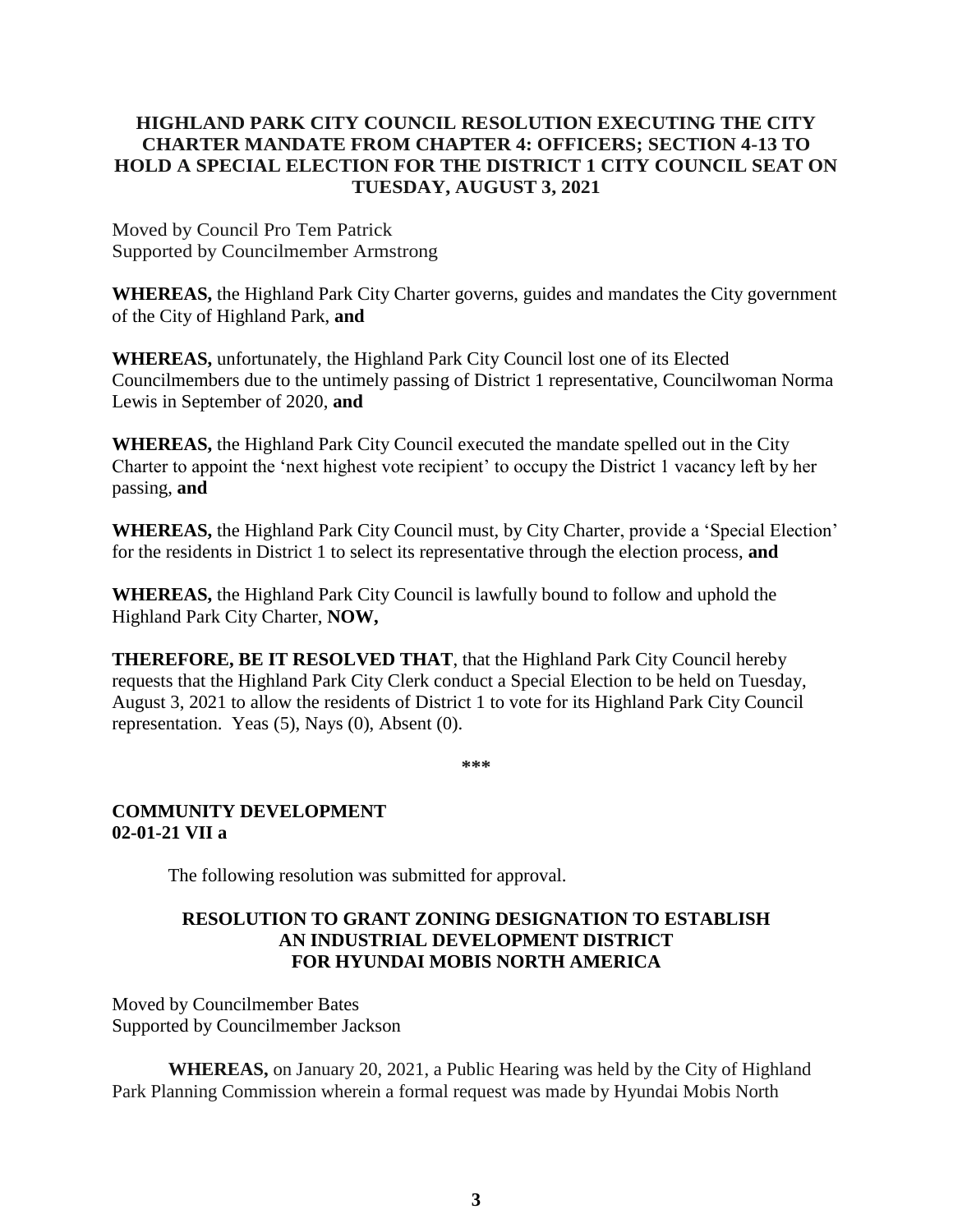America ("Mobis''), that an Industrial Development District ("IDD") be established within the footprint known as Oakland Park Business District

**WHEREAS,** Oakland Park Business District had previously received a recommendation from the Highland Park Planning Commission for a final Site Plan Approval, subject to the terms and conditions set forth by the Highland Park City Council; and

WHEREAS, the Highland Park Planning Commission recommends that the zoning designation be granted and in compliance with the Highland Park Zoning Ordinance.

**NOW, THEREFORE, BE IT RESOLVED,** that the City Council approve the rezoning request by the Highland Park Planning Commission to establish an IDD for Hyundai Mobis North America within the Oakland Park Business District. Yeas (5), Nays (0), Absent (0).

\*

## **02-01-21 VII b**

The following resolution was submitted for approval.

## **RESOLUTION TO CHANGE ZONING DESIGNATION FROM URBAN VILLAGE RESIDENTIAL ("R-UV") AND URBAN VILLAGE MIXED USE ("M-UV") TO INDUSTRIAL RESEARCH DEVELOPMENT ("IRD") FOR HAMILTON CORRIDOR/GREYSTONE PROJECT**

Moved by Council Pro Tem Patrick Supported by Councilmember Jackson

**WHEREAS,** on January 20, 2021, a Public Hearing was held by the City of Highland Park Planning Commission wherein a formal request (as revised) was made by Hamilton Corridor, LLC, that the footprint known as the Hamilton Corridor/Greystone Project be rezoned from its current status of Urban Village Residential C'R-UV") and Urban Village Mixed Use ("M-UV"), to Industrial, Research, and Development ("IRD").

**WHEREAS,** Hamilton Corridor, LLC, had previously received a recommendation from the Highland Park Planning Commission for Conditional Site Plan Approval, subject to the terms and conditions set forth by the Highland Park City Council; and

**WHEREAS,** the Highland Park Planning Commission recommends that the Footprint be rezoned and in compliance with the Highland Park Zoning Ordinance.

**NOW, THEREFORE, BE IT RESOLVED,** that the City Council approve the rezoning request by the Highland Park Planning Commission to establish zoning designation of "IRD" for Hamilton Corridor, LLC "R-UV" and "M-UV". Yeas (5), Nays (0), Absent (0).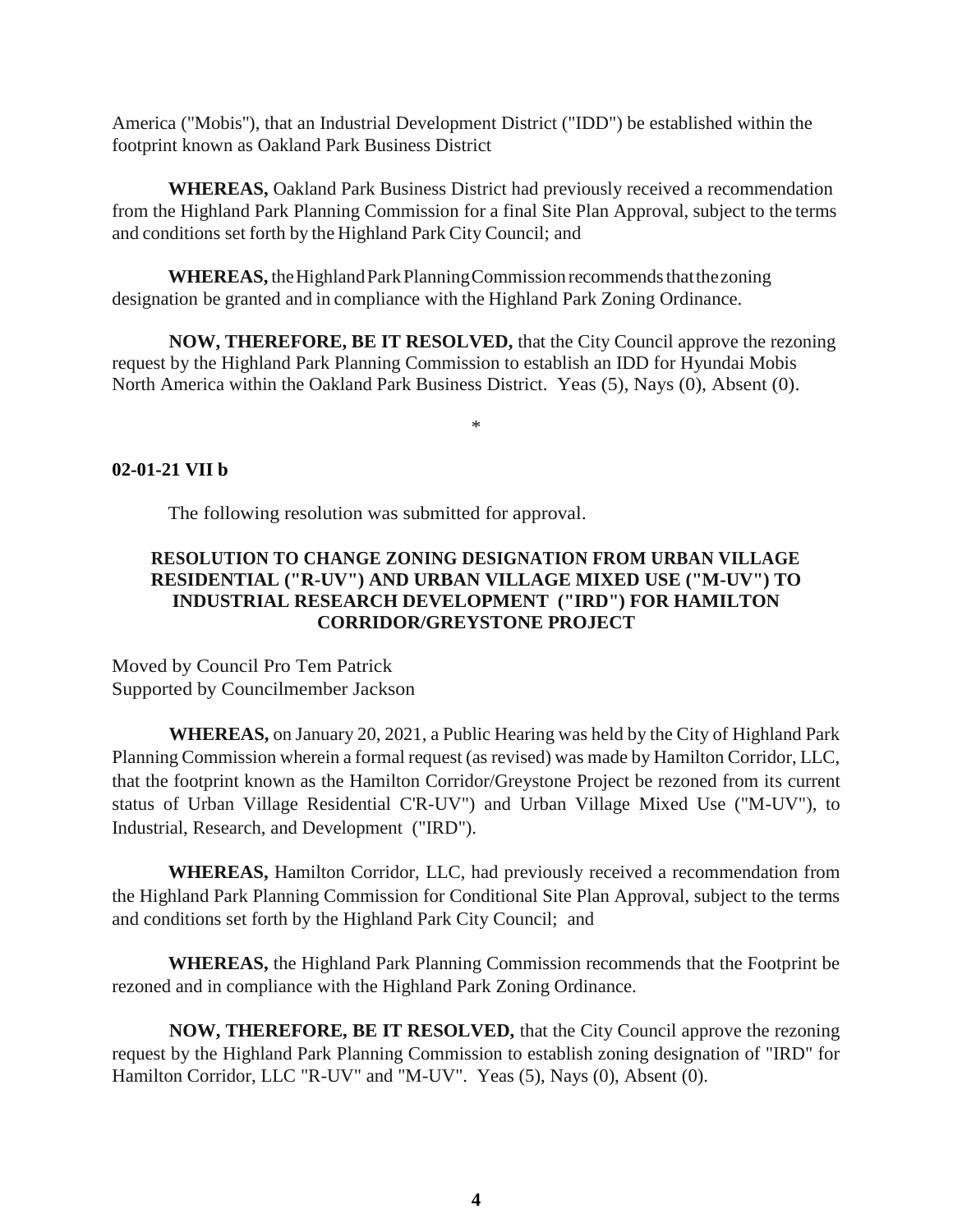#### **02-01-21 VII c**

The following resolution was submitted for approval.

## **RESOLUTION APPROVING THE APPOINTMENT OF HISTORIC DISTRICT COMMISSIONERS**

Moved by Council Pro Tem Patrick Supported by Councilmember Bates

**WHEREAS,** Frank Ross resigned as Chair of the Highland Park Historic District Commission and recommended Commissioner Anne Zobel to fill the vacancy; and

**WHEREAS,** Commissioner Alexis Williams passed away in February 2020, which created an additional vacancy; and

**WHEREAS,** thetermsofCommissioner ViceChairAnneZobelandCommissioner Secretary Jeffrey Harris' expired in June 2020.

**NOW THEREFORE BE IT RESOLVED** that City Council approve the appointment of Malika Pryor to fill the seat of Alexis Williams, the appointment will expire June, 2021.

**BE IT FURTHER RESOLVED** that the appointments of Anne Zobel and Jeffrey Harris be extended to June 30, 2023. Anne Zobel filling the position created by the resignation of Chairman Frank Ross. Yeas (5), Nays (0), Absent (0).

**\*\*\***

## **30th DISTRICT COURT 02-01-21 VIII**

The following resolution was submitted for approval.

## **RESOLUTION TO APPROVE ACCEPTANCE OF THE 20-21 MENTAL HEALTH COURT GRANT**

Moved by Councilmember Bates Supported by Council Pro Tem Patrick

**WHEREAS,** the State of Michigan created the mental health court statute in December 2013. The statute provides authority for the trial courts to develop and operate mental health courts statewide. Specifically, MCL600.1090(e)(ii) guides courtsin program implementation byadhering to the *Essential Elements of a Mental Health Court;* and

**WHEREAS,** there is a need to continue the program that gives intensive services to those with mental health issues, as approximately 20% of nonviolent misdemeanants have been diagnosed with a mental health illness, serious emotional disturbance or a developmental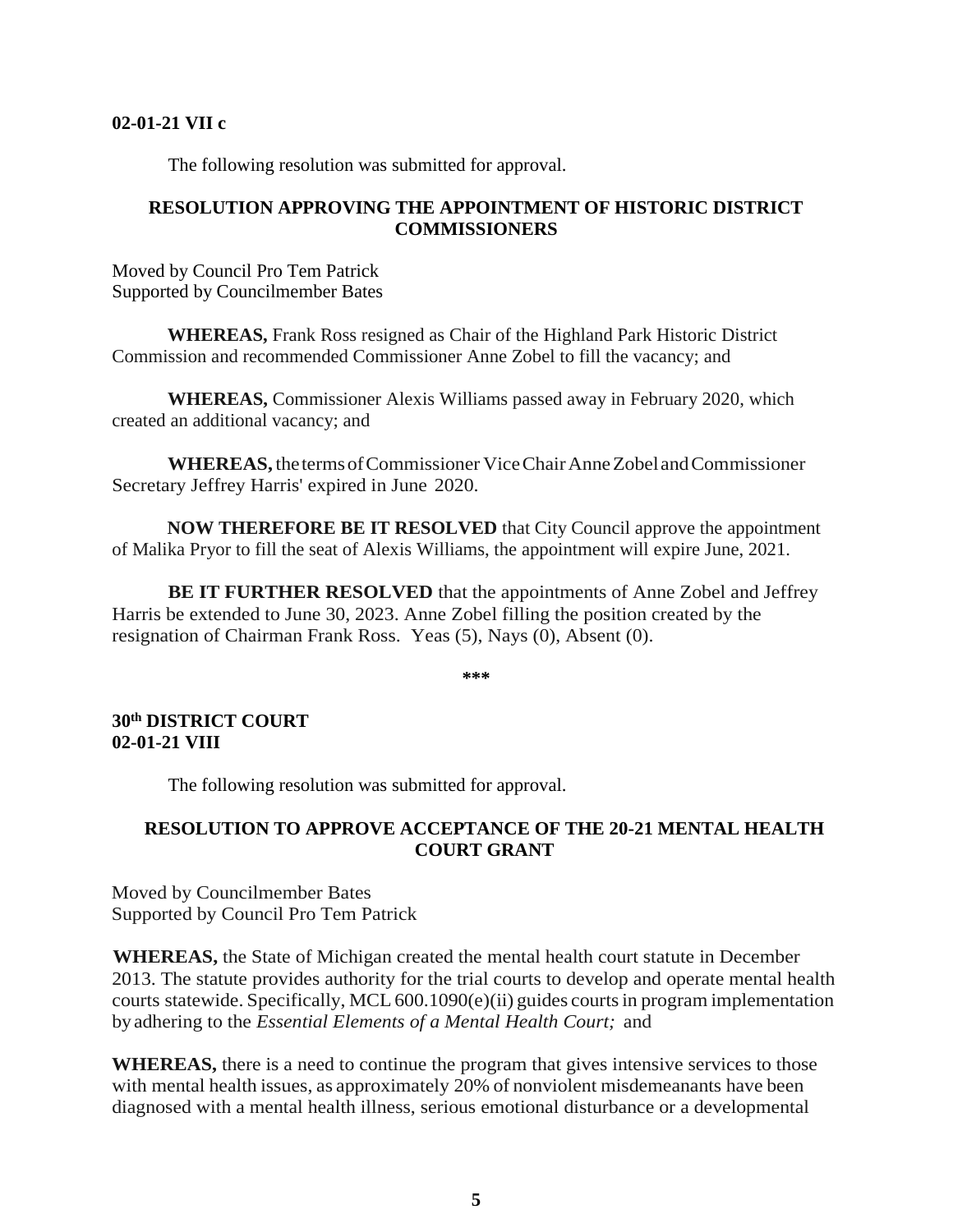disability; and

**WHEREAS,** the 30th District Court has received notification from the Michigan Supreme Court, State Court Administrative Office, advising of its intent to reimburse the amount of \$41,000.00 in order to fund implementation of the mental health docket for the 2020-2021 fiscal year.

**NOW, THEREFORE, BE IT FINALLY RESOLVED,** that the Highland Park City Council hereby authorizes appropriate City officials to do all things necessary to accept the 2021 Mental Health Court Grant in the amount of \$41,000.00, to amend the adopted 2020-21 budget (Grant Code SMHC-MENT-21), and to appropriate funds in all future fiscal years that funds remain available from the grantor to the  $30<sup>th</sup>$  District Court. Yeas (5), Nays (0), Absent (0).

**\*\*\***

# **WATER/ENGINEERING 02-01-21 IX a**

The following resolution was submitted for approval.

# **A RESOLUTION AUTHORIZING THE DEPARTMENT OF ENVIRONMENT, GREAT LAKES, AND ENERGY (EGLE) AND METRO CONSULTING ASSOCIATES (MCA) TO CONDUCT THE EGLE WATER LEAK PILOT PROGRAM AS PART OF PUBLIC NO: 0116 OF 2020**

Moved by Council Pro Tem Patrick Supported by Councilmember Jackson

**WHEREAS**, Metro Consulting Associates (MCA) is currently contracted to perform services as Directors of the Highland Park Water Department and Billing, Operations & Maintenance services; and

**WHEREAS**, MCA was contacted directly by the Department of Environment, Great Lakes, and Energy and the Office of the Clean Water Public Advocate (OCWPA) independent of the Highland Park Water Department to establish a leak pilot program that would be eventually utilized statewide; and

**WHEREAS**, MCA assisted EGLE and the OCWPA with the selection of the City of Highland Park based on its long-standing relationship, as well as the City of Benton Harbor, due to similarities with the City of Highland Park as it relates to the water infrastructure and other financial considerations; and

**WHEREAS**, MCA shall enter into a separate financial agreement with EGLE to implement the Water Leak Pilot program only, with assistance from additional program partners selected by EGLE: The Highland Park Human Rights Coalition, the University of Michigan Water Center, Safe Water Engineering, and Benkari Plumbing; and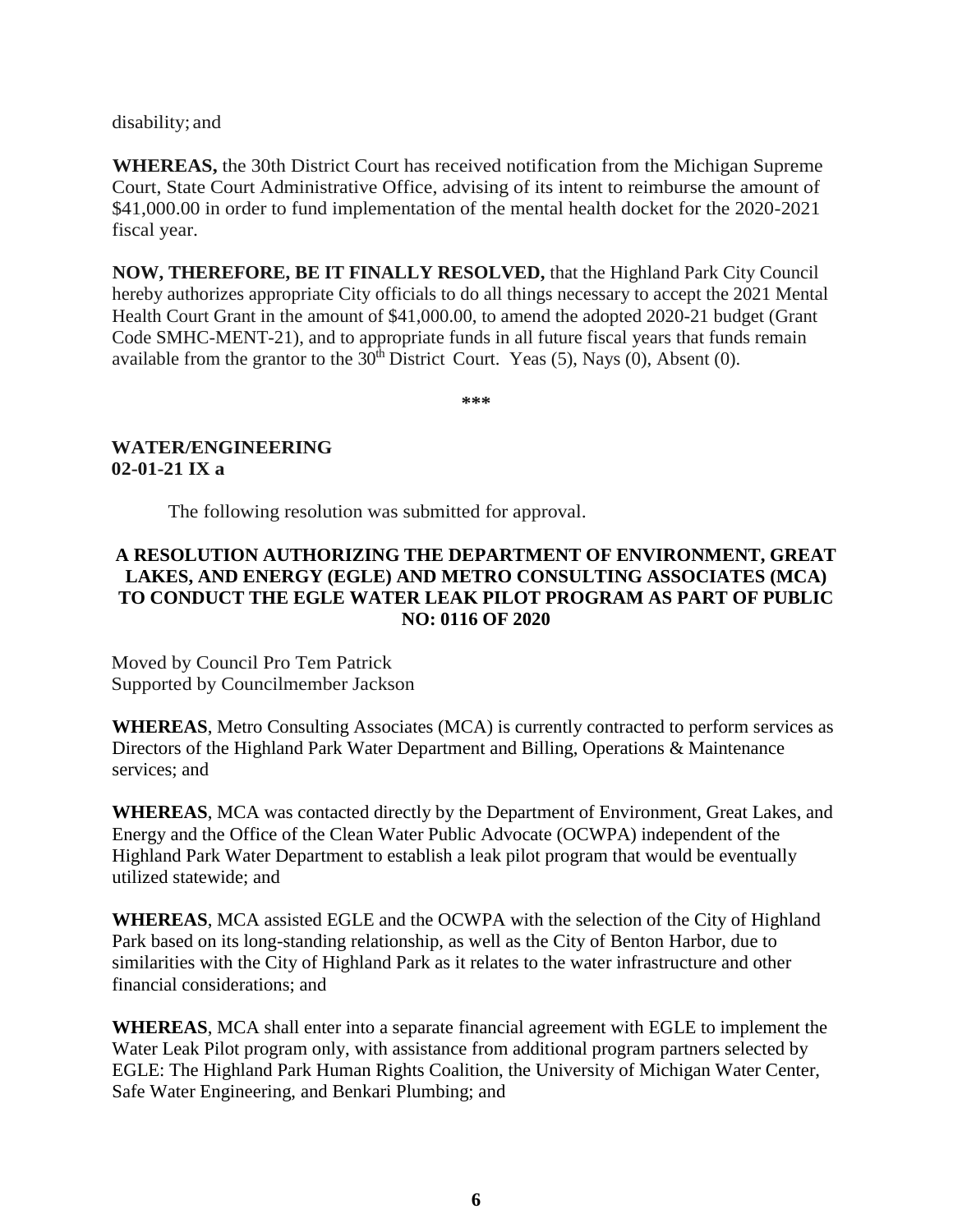**WHEREAS**, the EGLE Water Leak Pilot program consists of reducing water and energy waste and the financial burden associated with water leaks for the customer, while looking at the waterenergy nexus (the relationship between water used for energy production). The EGLE Water Leak Pilot shall provide education related to leaks and energy conservation and provide funding to support premise plumbing repairs in approximately 100 single-family homes each in the City of Highland Park and the City of Benton Harbor; and

**WHEREAS**, the City of Highland Park and the Highland Park Water Department shall be burdened by cost associated with the EGLE Water Leak Pilot Program based on the attached Memorandum of Understanding (MOU); and

**WHEREAS**, MCA has designated staff generally not associated with the Highland Park Water Department day to day activities to implement the EGLE Water Leak Pilot program per the MOU; and

**WHEREAS**, EGLE shall indemnify the City of Highland Park with the EGLE Water Leak Pilot Program based on the MOU; and

**WHEREAS**, the EGLE Water Leak Pilot Program shall not interfere with the Highland Park Water Department daily duties and responsibilities; and

**BE IT RESOLVED**, the Highland Park City Council APPROVES The Department of Environment, Great Lakes, And Energy and Metro Consulting Associates to conduct the EGLE Water Leak Pilot Program, agreement attached to this resolution. Yeas (5), Nays (0), Absent (0).

\*

**02-01-21 IX b**

The following resolution was submitted for approval.

# **A RESOLUTION TO APPROVE THE ADVERTISEMENT FOR REQUESTING PROPOSALS FOR ADMINISTERING THE HIGHLAND PARK CROSS CONNECTION CONTROL AND BACKFLOW PREVENTION PROGRAM**

Moved by Council Pro Tem Patrick Supported by Councilmember Jackson

**WHEREAS**, City Council has the responsibility for approving contracts under Chapter 14 of the Highland Park City Charter; and

**WHEREAS**, pursuant to chapter 1440 of the City Code of Ordinances, it is the responsibility of the City of Highland Park to approve and control the Cross Connection Control Plan and Backflow Prevention Program; and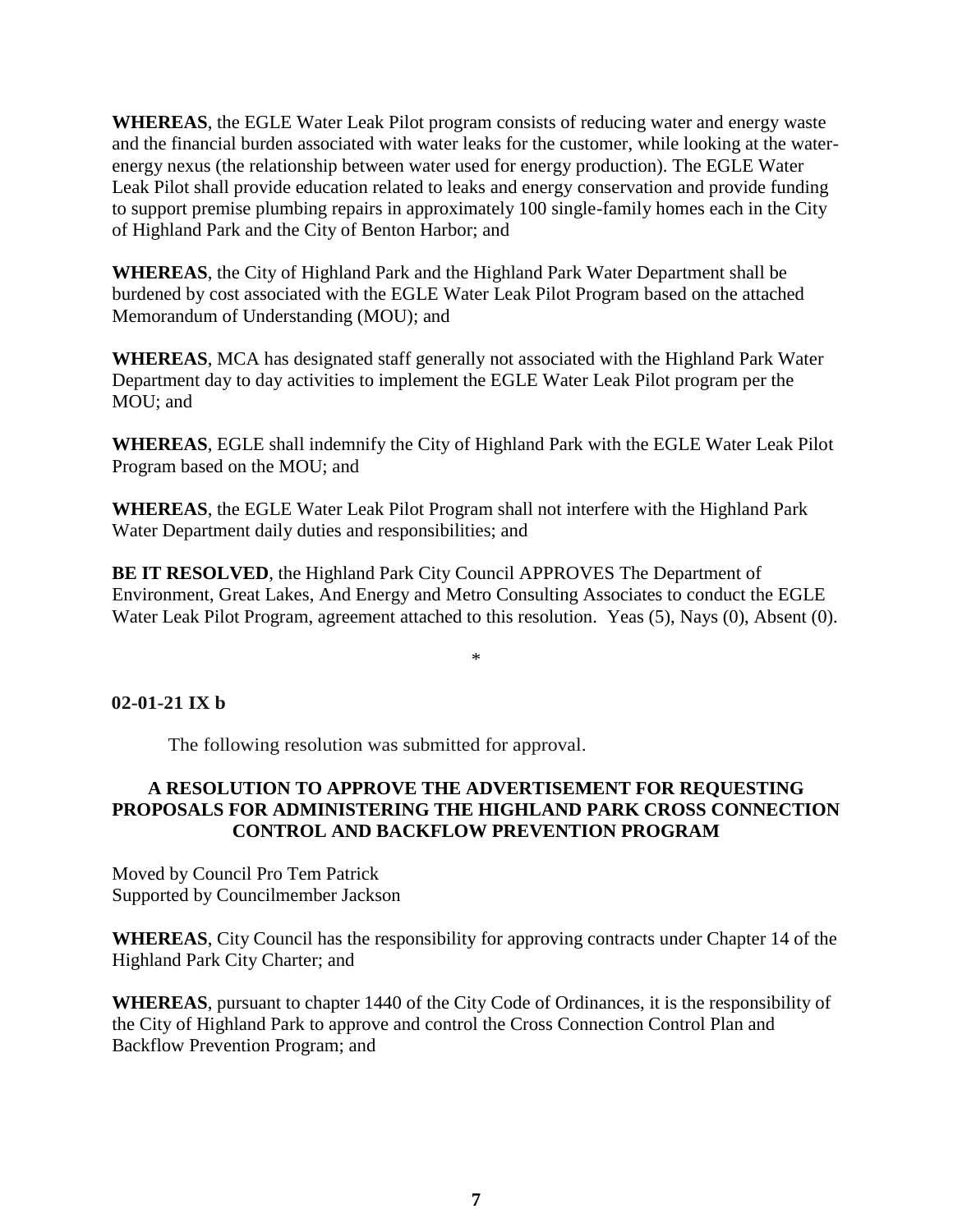**WHEREAS**, it is necessary for the City of Highland Park Water Department to continue to address items identified in the 2016 MDEQ (EGLE) Violations Notice and Administrative Consent Order; and

**WHEREAS**, the City of Highland Park previously received a Significant Deficiency Violation Notice from EGLE on April 11, 2016 regarding the existing water infrastructure; and

**WHEREAS**, it is the intent of the Water Department Director that the City of Highland Park shall adhere to all standards and regulation in accordance with the Cross Connection Control Plan and Backflow Prevention Program and EGLE; and

**BE IT RESOLVED**, the City of Highland Park City Council approves the advertisement for requesting proposals for administering the Highland Park Cross Connection Control Plan and Backflow Prevention Program. Yeas (5), Nays (0), Absent (0).

**\*\*\***

# **ADJOURNMENT**

Moved by Council Pro Tem Patrick Supported by Councilmember Jackson

To adjourn the meeting, motion carried, meeting adjourned at 7:52 p.m.